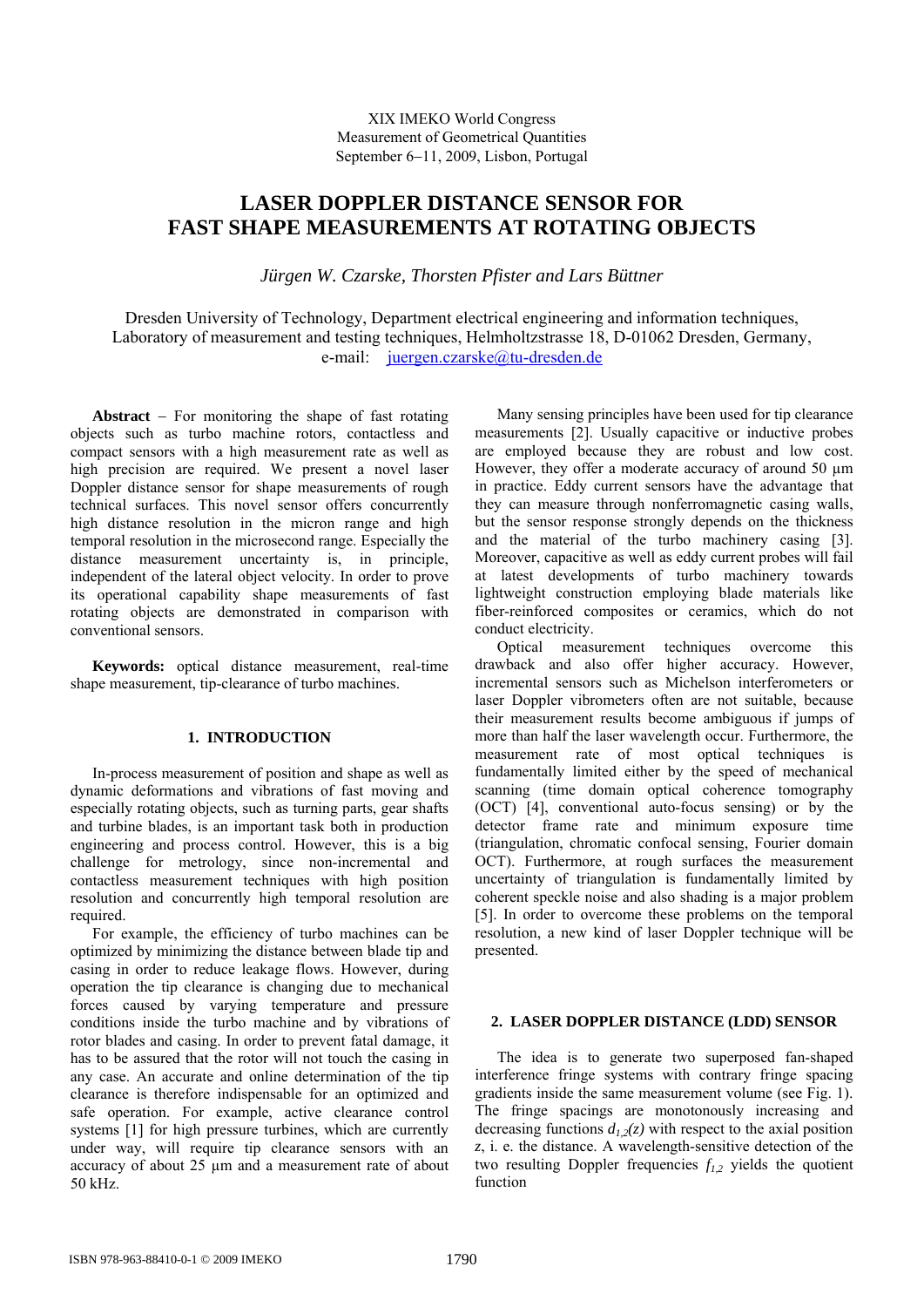$$
\frac{f_2}{f_1} = \frac{v/d_2(z)}{v/d_1(z)} = \frac{d_1(z)}{d_2(z)} = q(z).
$$
\n(1)

Fig. 1: Two fan-like interference fringe systems of different wavelengths and with opposite gradients are generated in the same measurement volume of the laser Doppler distance (LDD) sensor. The position, i.e. distance z and also the velocity v in x-direction are precisely measured with high temporal resolution.

The quotient  $q(z)$  allows to determine the axial position, i.e. distance *z* of a scattering object inside the measurement volume. With the known *z*-value, the actual fringe spacings  $d_1$  and  $d_2$  can be identified via the known fringe spacing curves  $d_{1,2}(z)$ . As a result, the velocity *v* can be calculated precisely according to  $v = f_1 \cdot d_1 = f_2 \cdot d_2$  (see Fig. 2).



Fig 2: Functional principle of the laser Doppler distance (LDD) sensor.

Together with the known working distance A from the sensor to the measurement volume (Fig. 3) it yields the distance  $D = A + z$  from the sensor to the measurement object. For practical reasons distance and position will not be differentiated in the following.



Fig. 3: Application of the laser Doppler distance (LDD) sensor e. g. for tip clearance measurements of turbo machines. Fundamental mode laser diodes of optical powers of some mW and emission wavelengths of 658 nm and 830 nm are employed.

The achievable distance measurement error of the LDD sensor can be investigated by using the law of error propagation [6]. In the center of the measurement volume it can be approximated by

$$
\sigma_z \approx \sqrt{2} \left| \frac{\partial q(z)}{\partial z} \right|^{-1} \frac{\sigma_f}{f} . \tag{2}
$$

Due to this equation, the position uncertainty only depends on the steepness of the quotient function  $\partial q/\partial z$ and on the relative frequency uncertainty  $\sigma_f/f$  . Inserting the Cramer-Rao lower bound (CRLB) for the frequency measuring error of noisy single-tone signals [6] and the relation for the Doppler frequency  $f = v/d$ , equation (2) can be rewritten as

$$
\sigma_z \approx \sqrt{2} \left| \frac{\partial q(z)}{\partial z} \right|^{-1} \frac{k \cdot v / (\Delta x \cdot \sqrt{SNR \cdot N})}{v / d}
$$
\n
$$
= \sqrt{2} \left| \frac{\partial q(z)}{\partial z} \right|^{-1} \frac{k \cdot d}{\Delta x \cdot \sqrt{SNR \cdot N}}
$$
\n(3)

with  $k = \sqrt{3}/\pi$ . Consequently, besides the steepness of the quotient function, the distance measurement uncertainty  $\sigma$ <sub>z</sub> depends on the actual fringe spacing *d*, on the averaging length on the object surface Δ*x* (e. g. blade width), on the *SNR* of the measured signals and on the number *N* of recorded samples per signal. However, the object velocity *v*  cancels out and, thus the distance uncertainty is independent of the velocity of the measurement object. Therefore, precise position measurements can be carried out also at extremely fast moved objects, e.g. turbine blades.

The experimental verification of the briefly presented theory was accomplished by a calibration setup (fig. 4). Fig. 5 shows the resulting statistical measurement error in dependence of the tangential velocity of the wheel. Fig. 6 presents a velocity independent measurement error of the distance also at high velocities of turbo machines.



Fig. 4: Calibration arrangement using a rotating brass wheel with teeth of known size.



Fig. 5: The statistical uncertainty of the laser Doppler distance (LDD) sensor is independent of the lateral surface velocity  $v_x$  in contrast to triangulation sensors.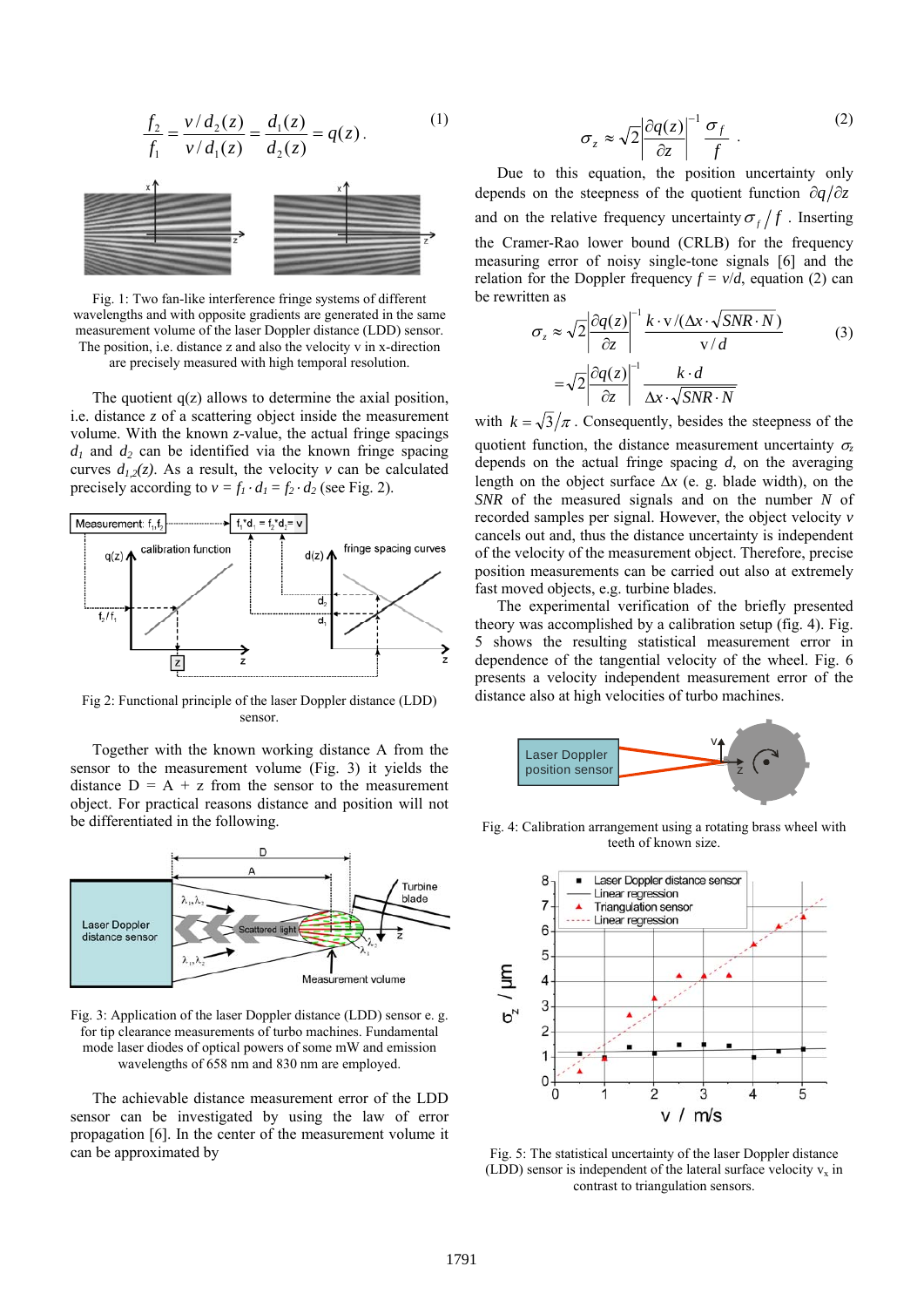

Fig. 6: Systematic measurement uncertainty of the laser Doppler distance (LDD) sensor in dependence of the velocity of the turbo machine blade tip. Due to the speckle effect at rough surfaces the unknown systematic measurement uncertainty occurs.

The LDD sensor features a low distance uncertainty down to the sub-micrometer-range (150 nm [7]), a low relative uncertainty of the velocity of typically  $5 \cdot 10^{-4}$  [6] and a high measurement rate up to the Megahertz range. The LDD sensor based on the measurement principle described above has the following unique features:

- 1. The optical Doppler effect is used to perform a nonincremental position measurement with high temporal resolution. This is due to the employment of fast single photo detectors with high bandwidth.
- 2. According to equation (3) the measurement uncertainty of the distance is independent of the lateral object velocity [7]. Fig. 5 shows the statistical measurement uncertainty of the LDD sensor. At lateral velocities higher than about 1 m/s the LDD sensor exhibits a lower uncertainty than typical triangulation sensors. Fig. 6 demonstrates the independence of the distance uncertainty on the lateral velocity also at high speeds.
- 3. In addition to the distance, the lateral velocity component is determined as well. This can be used to measure the diameter and shape (characteristic parameters like eccentricity, ellipticity, etc.) of rotating workpieces even during processing. Beyond that, all three velocity components can be measured using more multiplexing channels. Also three dimensional shape measurements can be accomplished using array detectors.

#### **3. SPAPE MEASUREMENT OF ROTATING WORKPIECES**

 Precise on-line shape and vibration measurements of fast rotating objects are an important task in manufacturing metrology. First part quality of the geometry of workpieces is one goal. During manufacturing the diameter of rotating cylindrical objects has to be controlled. In general, for dynamic distance, deformation and vibration measurements optical methods gain increasing importance.

 The laser Doppler distance sensor allows lateral velocity and distance measurements of rough surfaces simultaneously. This feature allows the measurement of the workpiece diameter by only one sensor. It makes an easy integration into a machine tool possible. Since the measurement uncertainty is independent of the rotation speed fast turning and grinding processes can be controlled.

 The shape measurement is based on time resolved evaluation of the Doppler signal frequency using a sliding fast Fourier transformation (FFT) [6]. Figs. 7 and 8 show the time resolved distance and lateral velocity of the rotating object.



Fig. 7: Temporal variation of the distance  $z(t)$  from the sensor to the object surface.



Fig. 8: Temporal variation of the lateral velocity  $v(t)$ .

The Fourier transformation of the radius function  $r(t)$  =  $z(t) - \langle z \rangle$  results in the mean value of rotation frequency  $\langle f_{\text{Rot}} \rangle$ . Together with the average velocity  $\langle v \rangle$  the mean value of the radius can be calculated as [6]:

$$
\langle R \rangle = \frac{\langle \mathbf{v} \rangle}{2\pi \cdot \langle \mathbf{f}_{\text{Rot}} \rangle} \quad . \tag{4}
$$

The measured angular velocity  $\omega(t)$  results in the time resolved angle of the measurement point on the surface of the workpiece [6]:

$$
\varphi(t) = \int_{0}^{t} \omega(\tau) d\tau = \int_{0}^{t} \frac{v(\tau)}{\langle R \rangle + r(\tau)} d\tau.
$$
\n(5)

The two dimensional shape of the workpiece yields to [6]:

$$
\vec{r}(t) = \begin{pmatrix} x(t) \\ y(t) \end{pmatrix} = \left[ \langle R \rangle + r(t) \right] \cdot \begin{pmatrix} \cos(\varphi(t)) \\ \sin(\varphi(t)) \end{pmatrix} . \tag{6}
$$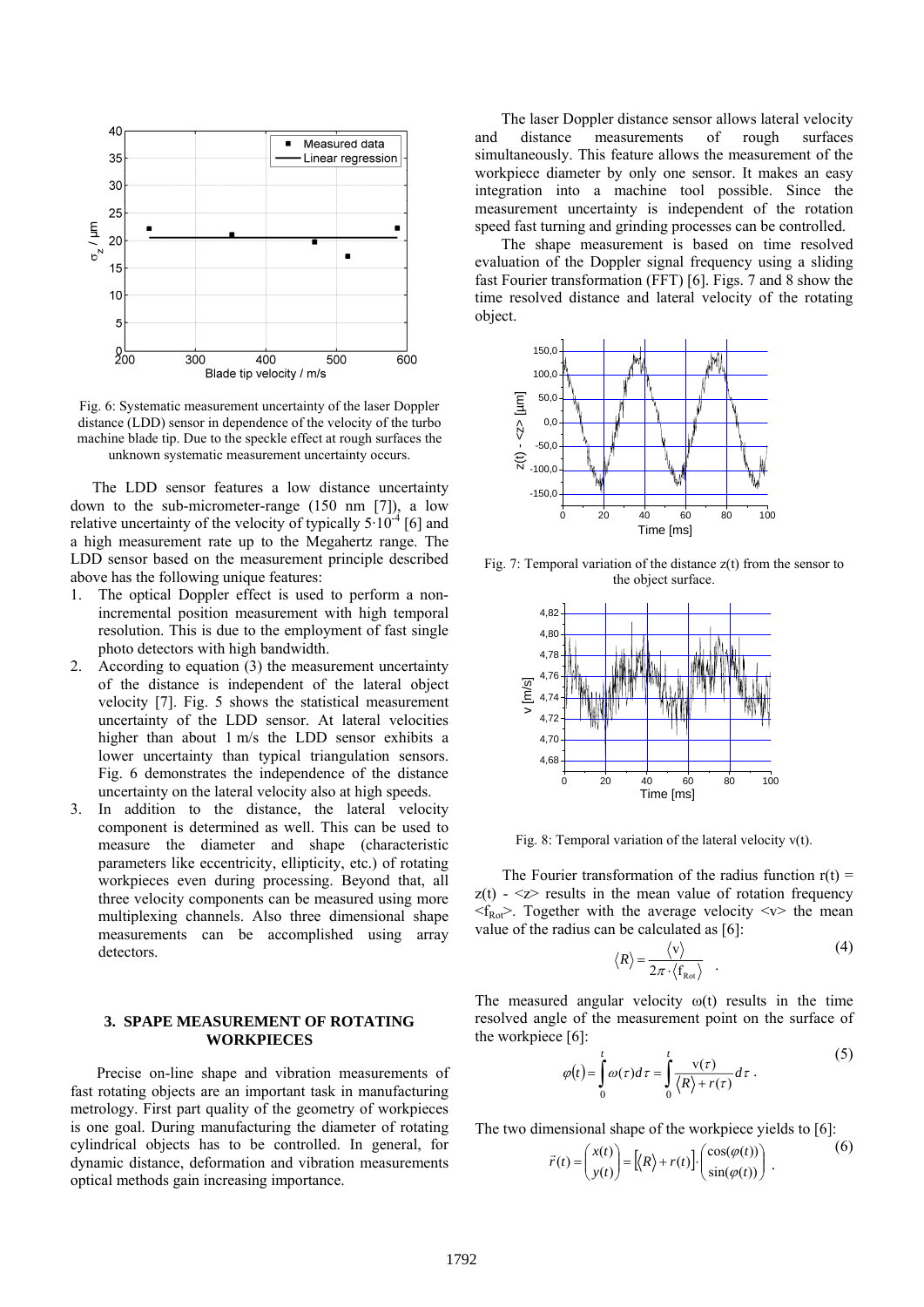Fig. 9 shows the rotating workpiece inside a turning machine. During the turning process the shape of a rotating cylindrical work piece was measured [6]. With each turn of the object its cross-sectional shape at the measurement position was recorded accordingly to equation (6) completely. Moving the sensor along the rotation axis yields the entire three dimensional shape of the rough surface (Fig. 10). Hence, diameter and shape can be measured in-process. By comparing the results with a default radius a closed-loop control of the abrasion can be realised.



Fig. 9: Photography of the cylindrical workpiece inside a turning machine (cooperation with Prof. H. K. Tönshoff, University of Hannover, Germany).



Fig. 10: Photography of the workpiece (left). The measurement result is presented as 3d shape (right). The rotation axis is along the z-direction. Here a scanning process was applied in order to get the three dimensional (3d) shape. In the future simultaneous arraymeasurements will be accomplished.

## **4. TIP CLEARANCE MEASUREMENTS OF A TRANSSONIC TURBO MACHINE**

The experiments were carried out at a transonic centrifugal compressor test rig in the German Aerospace Center (DLR) in Cologne [8]. The optical measurement head of the LDD sensor was attached to the compressor casing (see fig. 11) and the beams were directed onto the turbine blades through a 6 mm thick optical access window. It was mounted flush with the inner contour of the turbine casing. For safety reasons, the light source unit, the detection unit and the PC were set up in a control room adjacent to the test rig.

The rotor had a radius of 112 mm and was equipped with 26 blades of 1.7 mm thickness at the tip. The measuring point was located at the outermost radial part of the rotor blades, which is the exit for the compressed air. The blade tip roughness was sufficient to generate Doppler modulated stray light signals. No special treatment of the tip surfaces was necessary. A maximum rotary frequency of 50,000 rpm (833 Hz) could be set, which corresponds to a blade frequency of 21,667 Hz and a circumferential blade speed of 586 m/s at the measurement position. During operation the compressor temperature rose up to 280°C. The water cooling of the measurement head worked effectively keeping its temperature stable at about 18°C. Also no distracting contamination of the glass window could be observed.



Fig. 11: Compressor section of the test rig at the German Aerospace Centre (DLR) in Köln (Germany) with the mounted laser Doppler distance probe (cooperation with Dr. R. Schodl) [8].

Fig. 12 shows the measured positions of a single rotor blade for 65…85 consecutive revolutions and at different rotary frequencies between 30,000 and 50,000 rpm. No significant blade position variations are visible for rotary frequencies smaller than 45,000 rpm (fig. 13, upper three plots).

The constant spectral power densities shown in fig. 13 represent white noise processes, which correspond to the stochastic fluctuations of the distance. They result in the measurement uncertainty of the LDD sensor, see fig. 6. According to equation (3) the measurement uncertainty depends on the spatial averaging interval Δ*x*, which is given by the blade width of 1.7 mm. Since also the other parameters of equation (3) are constant no dependence of the blade velocity occurs.

However, above 45,000 rpm, periodic variations in the measured blade positions with a period length of about 3 revolutions corresponding to a frequency of 1/3 of the rotary frequency and with an amplitude of about 200 µm (peakpeak) appear (see figs. 12 and 13, lower two plots). These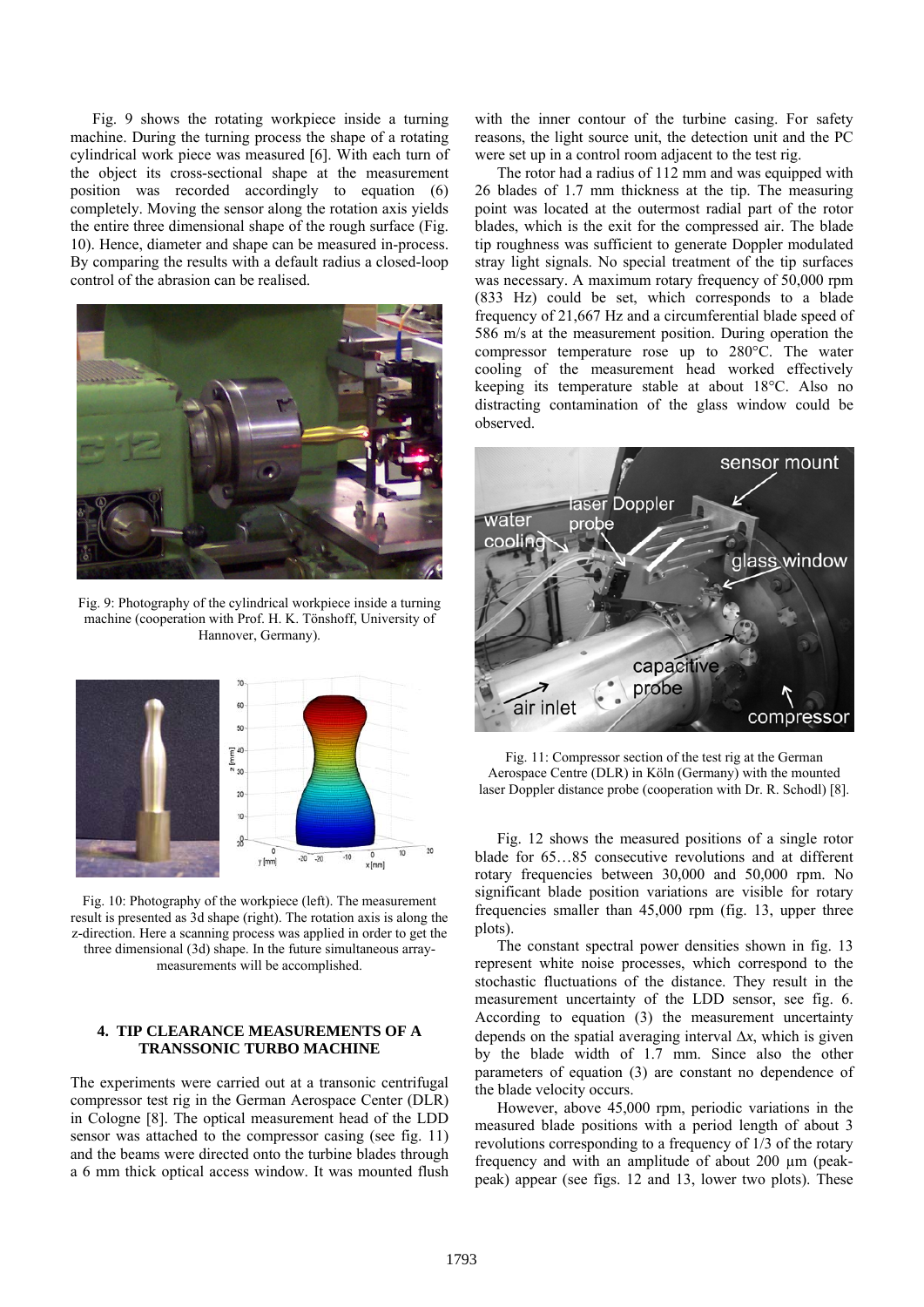periodic variations are occurring at all 26 rotor blades above 45,000 rpm. It is in good agreement with measurement results of the capacitive probes, where also periodic oscillations in the tip clearance at a frequency of 1/3 of the actual rotary frequency were detected above 45,000 rpm (see fig. 13, lower two plots). Consequently, the LDD sensor is capable of detecting rotor vibrations due to its high temporal resolution in the microsecond range. The blade passage time duration, i.e. the measurement time, was about 3 µs at the maximum speed of the turbo machine.

It has to be pointed out that conventional laser Doppler vibrometers can not be used for the presented task. Due to their ambiguity range of half the laser wavelength no mutual measurements of different blade passages is possible.



Fig. 12: Time series of the blade positions at different rotation frequencies [8].



Fig. 13: Fourier power spectra of the time series from fig. 12.

In order to eliminate disturbances from thermal expansions of compressor casing and sensor mount, a further test series was performed at constant rotary frequency of 50,000 rpm. Before starting the measurement, the compressor was kept running at 50,000 rpm for about half an hour in order to reach thermal equilibrium. During the test series, the tip clearance was successively increased by throttling the compressor and, thus, reducing the effective mass flux and increasing the pressure ratio between inlet and outlet. Measurements have been carried out at six different settings of the throttle valve.

In fig. 14, the results of LDD sensor and capacitive measurements are compared. The individual data points represent the tip clearances measured with the LDD sensor averaged over the 5 rotor blades with highest SNR and 65 revolutions in dependence of the tip clearances measured with the capacitive reference probe. The error bars mark the measured standard deviations for the LDD sensor. For comparison, the solid curve indicates the tip clearance measured with the capacitive probe (identity) including an uncertainty interval, which was assumed to be  $\pm$  50 µm. An excellent agreement occurs between the data of both sensors. An average standard deviation of only 22 um could be obtained, which represents the measurement uncertainty of the LDD sensor (compare with Fig. 6). It is considerably better than the accuracy of capacitive probes of about 50 µm. Consequently, the fiber-optic LDD sensor presented in this contribution has proven to be capable of precise tip clearance and vibration monitoring at transonic turbo machines.



Fig. 14: Tip clearances measured with the laser Doppler probe (LDD sensor) in comparison with the data from the capacitive probes [8]. The laser sensor data were averaged over the 5 rotor blades with highest signal-to-noise-ratio (SNR). The dashed lines

indicate the uncertainty interval for the capacitive probes.

### **5. SUMMARY**

A novel laser Doppler distance (LDD) sensor was applied for real-time shape measurements of rotating workpieces as well as turbo machine single blade tip clearance measurements under operational conditions. It has been shown that the distance uncertainty of the LDD sensor is in principle independent of the object velocity. Thus, in contrast to other measurement techniques, the novel LDD sensor offers high temporal resolution and high distance resolution simultaneously.